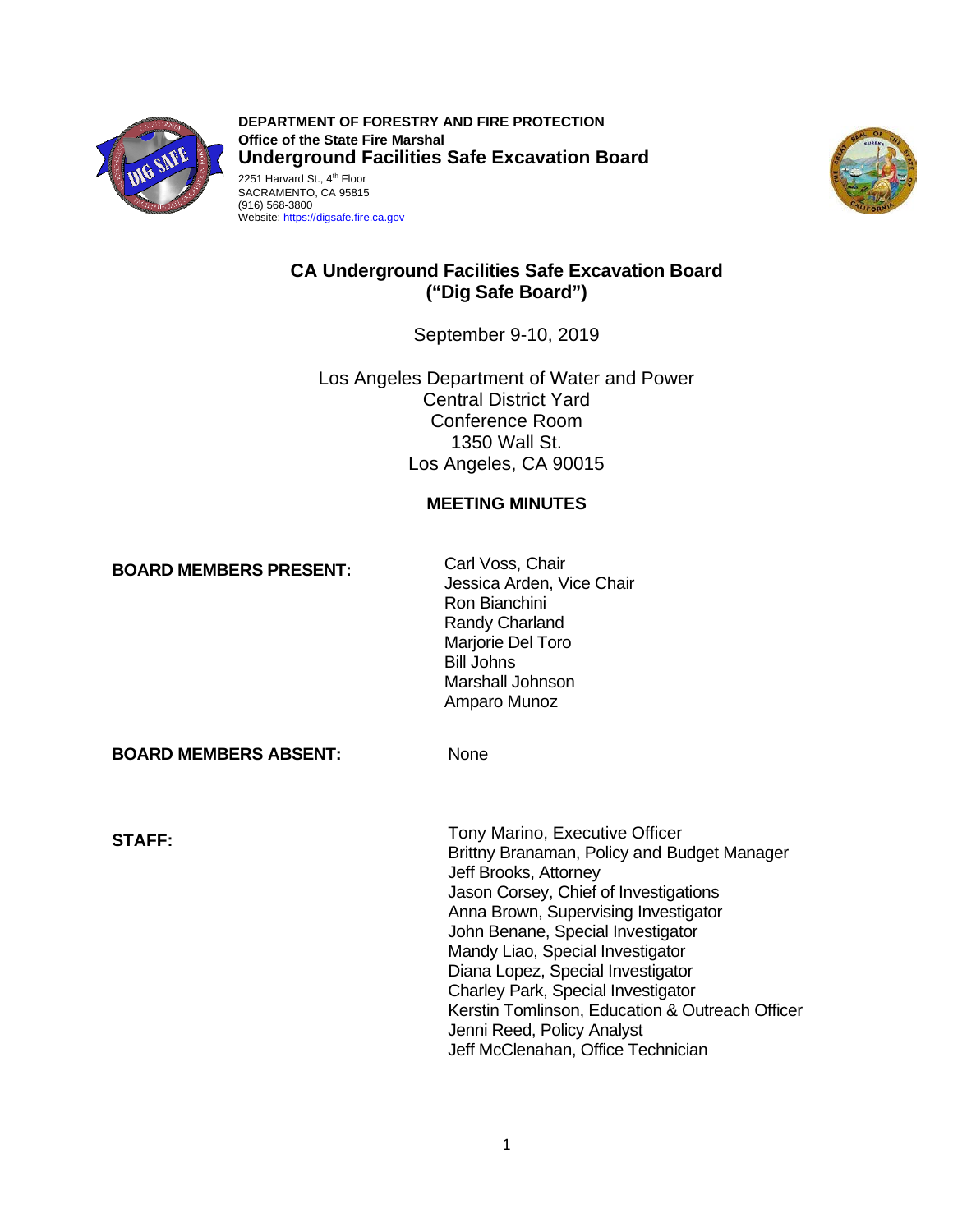September 9, 2019 1:30 p.m.

\_\_\_\_\_\_\_\_\_\_\_\_\_\_\_\_\_\_\_\_\_\_\_\_\_\_\_\_\_\_\_\_\_\_\_\_\_\_\_\_\_\_\_\_\_\_\_\_\_\_\_\_\_\_\_\_\_\_\_\_\_\_\_\_\_\_\_\_\_

LADWP Central District Yard Conference Room 1350 Wall St. Los Angeles, CA 90015

# **OPEN SESSION**

Chair Voss called the meeting to order at 1:30 p.m.

# **Agenda Item No. 1: Executive Officer's Report**

 recognized the anniversary of the 2010 natural gas pipeline explosion in San Bruno. Executive Officer Tony Marino delivered updates on the Southern California Investigations Team office space and information technology equipment, on the status of AB 1166 and AB 754, and

Chair Voss asked for comments from the Board. There were none.

Chair Voss asked for comments from the public. There were none.

#### **Agenda Item No. 2: Board Member Public Engagement Reports**

Chair Voss reported his attendance of the safety presentation hosted by USA North in Bakersfield on August.

Chair Voss asked for comments from the Board. There were none.

Chair Voss asked for comments from the public. There were none.

#### **Agenda Item No. 3: Strategic Planning**

 Mr. Marino reviewed the purpose of strategic planning, the intention that the Board adopt strategic between strategic planning and the Board's various annual reports; presented the four proposed directions to guide Board objectives and activities over a longer time span, and the relationship strategic directions:

- Improve Compliance by Reaching Parties in Effective Ways
- Improve Accessibility of Buried Infrastructure Location Knowledge and Understanding
- Identify Proximate and Contributing Causes of Safety Accidents and Non-Compliances
- Build Board Operations to Achieve Compliance, Reporting and Operational Excellence in a Resource-Efficient Manner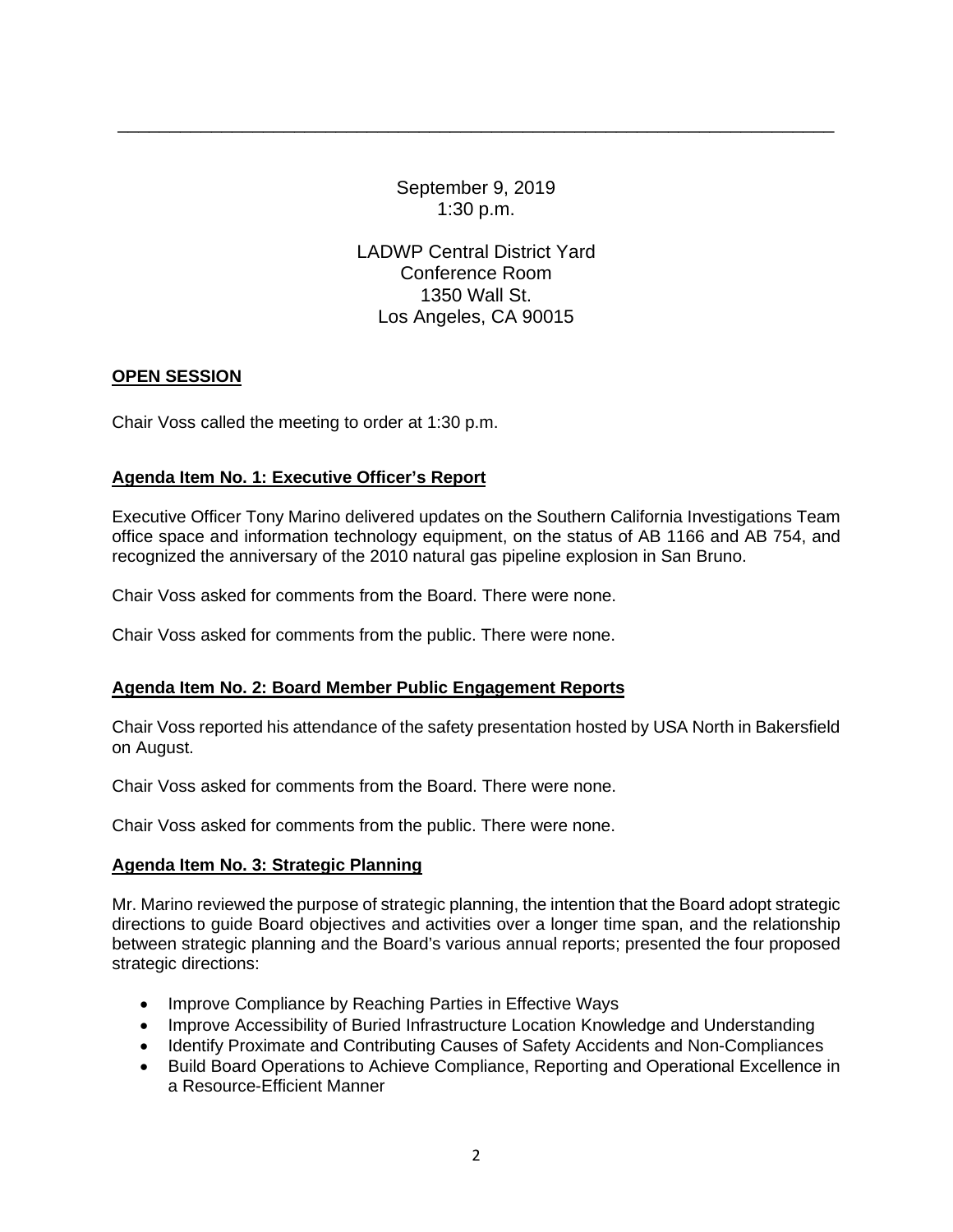Board members and Mr. Marino discussed the budget of the Board with regard to strategic activities, the differences between the annual plans of the Board and a strategic plan, the outline of committee assignments with respect to strategic directions and a document to represent them, the means by which the Board may measure progress towards these directions, and the extent that industry partners could be a resource to staff.

Chair Voss asked for any further comments from the Board. There were none.

Chair Voss asked for any comments from members of the public. There were none.

#### **Other Business**

None.

#### **Public Comment**

Member Voss asked for comments from the public.

#### **Adjournment**

The meeting adjourned at 2:25p.m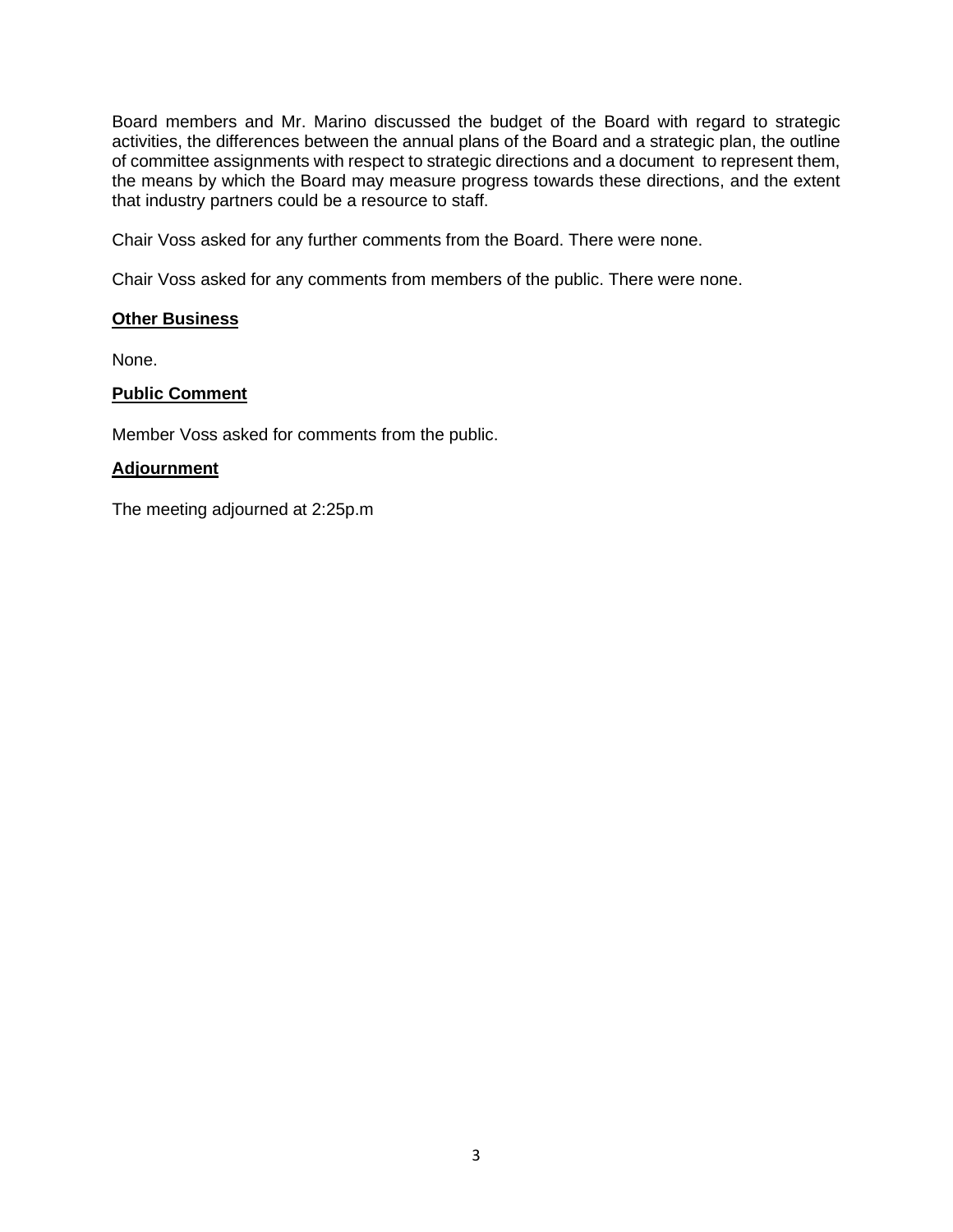September 10, 2019 9:00 a.m.

\_\_\_\_\_\_\_\_\_\_\_\_\_\_\_\_\_\_\_\_\_\_\_\_\_\_\_\_\_\_\_\_\_\_\_\_\_\_\_\_\_\_\_\_\_\_\_\_\_\_\_\_\_\_\_\_\_\_\_\_\_\_\_\_\_\_\_\_\_\_

LADWP Central District Yard Conference Room 1350 Wall St. Los Angeles, CA 90015

# **MEETING MINUTES**

| <b>MEMBERS PRESENT:</b>      | Carl Voss, Chair<br>Jessica Arden, Vice Chair<br>Randy Charland<br>Marjorie Del Toro<br><b>Bill Johns</b><br>Marshall Johnson<br>Amparo Munoz                                                                                                                                                                                                                                                                                                                                                                                                                                                                                       |
|------------------------------|-------------------------------------------------------------------------------------------------------------------------------------------------------------------------------------------------------------------------------------------------------------------------------------------------------------------------------------------------------------------------------------------------------------------------------------------------------------------------------------------------------------------------------------------------------------------------------------------------------------------------------------|
| <b>BOARD MEMBERS ABSENT:</b> | Ron Bianchini                                                                                                                                                                                                                                                                                                                                                                                                                                                                                                                                                                                                                       |
| <b>STAFF:</b>                | Tony Marino, Executive Officer<br>Brittny Branaman, Policy and Budget Manager<br>Jeff Brooks, Attorney<br>Jason Corsey, Chief of Investigations<br>Anna Brown, Supervising Investigator<br>Carla Newman, Supervising Investigator<br>Jon Barkley, Special Investigator<br>John Benane, Special Investigator<br>Michael Ehrgott, Special Investigator<br>Dennis Fenton, Special Investigator<br>Mandy Liao, Special Investigator<br>Diana Lopez, Special Investigator<br>Charley Park, Special Investigator<br>Kerstin Tomlinson, Education and Outreach Officer<br>Jenni Reed, Policy Analyst<br>Jeff McClenahan, Office Technician |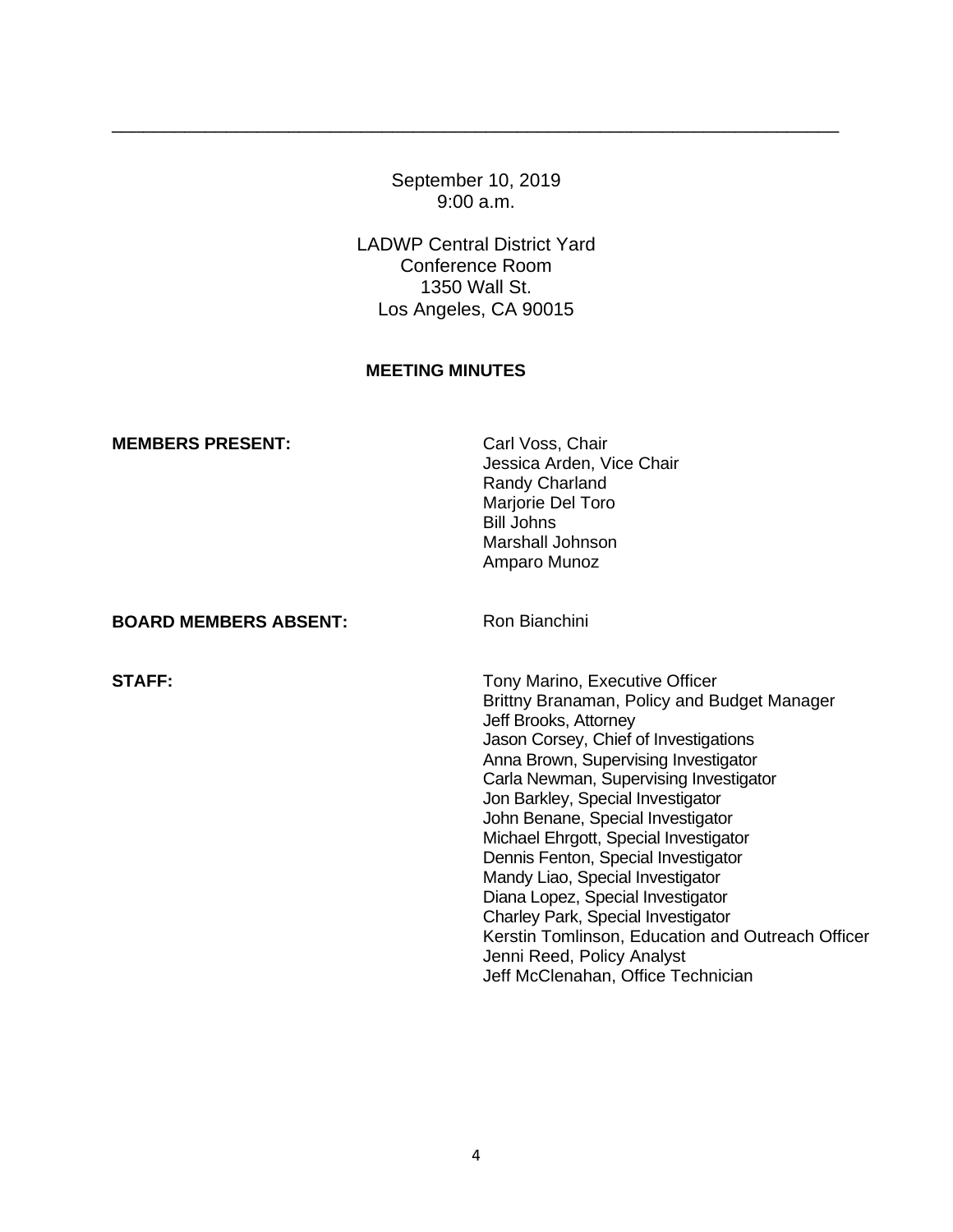### **Open Session**

Chair Voss called the meeting to order at 9:15a.m.

Chair Voss welcomed attendees and introduced Members Del Toro and Johnson to preside over the 2<sup>nd</sup> Annual Education & Outreach Meeting.

#### **Agenda Item No. 4: Education and Outreach Report**

 Kerstin Tomlinson, Education and Outreach Officer, presented the 2019 Education & Outreach Report.

Member Del Toro asked for any questions or comments from the Board.<br>Board members thanked staff for their efforts over the past year.

Member Johnson asked for any questions or comments from the public.

 Members of the public discussed avenues of coordination with the Board on educational efforts, the educational resources of the one-call centers, corrective action as opposed to preventative education, and the Board's wildfire cleanup guide.

Ms. Tomlinson reported on the distribution of the wildfire cleanup guide.

Member Johnson asked for comments from the Board. There were none.

Member Johnson asked for comments from members of the public. There were none.

#### **Agenda Item No. 5 Education and Outreach Survey Results**

Ms. Tomlinson presented on the results of the Education & Outreach Survey, concluding with a request for discussion on three questions:

- "What is your organization currently doing to provide education on excavation safety?"
- "How can the industry better coordinate current education and outreach efforts to be more effective?"
- • "Where can the Board add to existing education and outreach efforts to improve understanding of excavation safety?"

Members of the public discussed safety handbooks for employees, practice fields for hands-on training in safe excavation, meetings to cover one-call laws and best practices, personnel that visit job sites to speak on safety, using tickets as geographic cues to potentially engage with excavators, and outreach to homeowners.

Member Del Toro asked about current engagement with the educational system.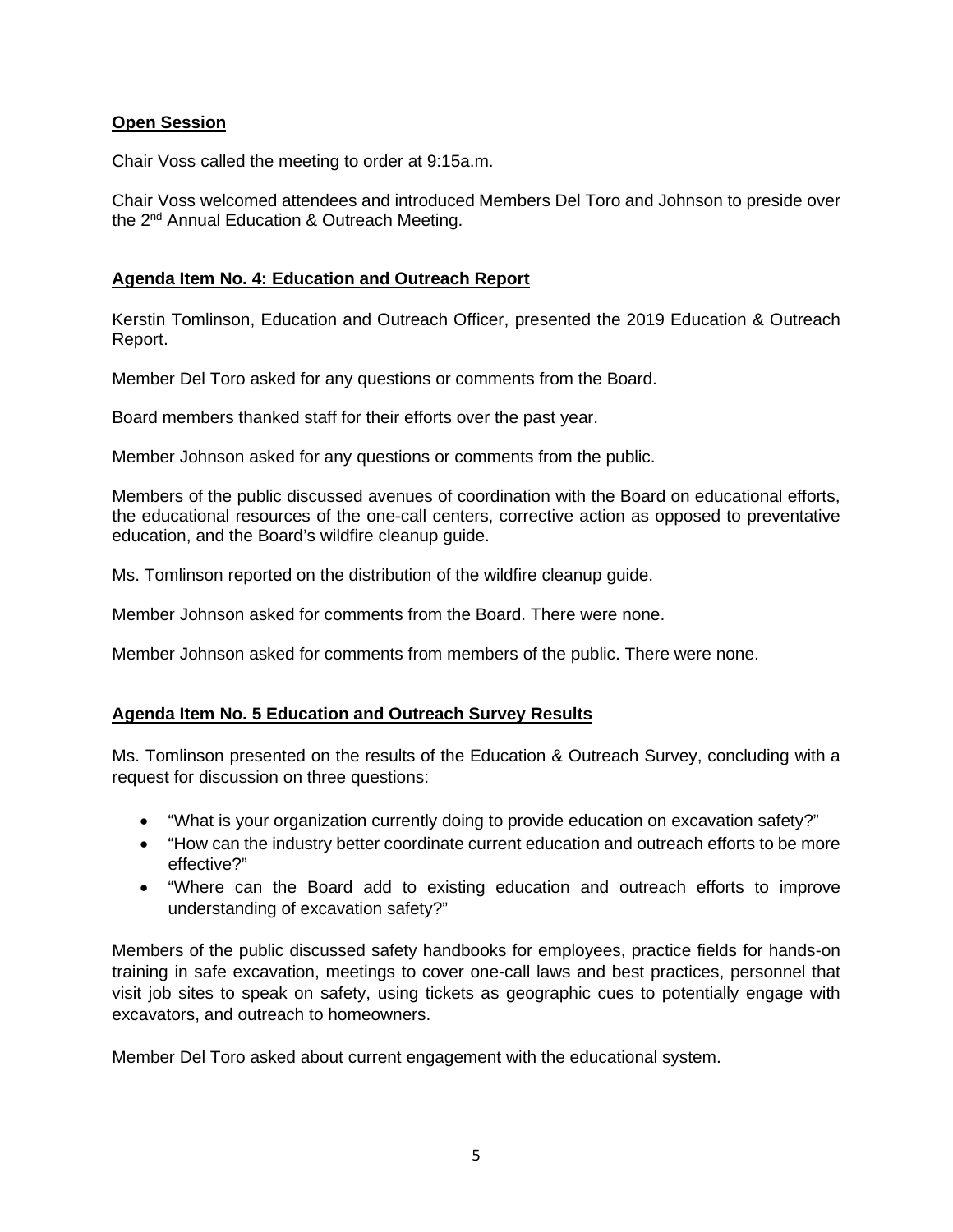programs for students, and training for school administrators on facilities around schools on Members of the public discussed educational safety programs in schools, rewards-based emergency procedures and recognizing facility damage.

 Member Johnson asked about stakeholder participation in any Occupational Safety and Health Administration ("OSHA") trainings.

 Members of the public discussed competency training at the leadership level along with other standards of certification.

Member Johns inquired about California Public Utility Commission ("CPUC") educational materials and trainings.

Members of the public discussed CPUC programs, coordination among stakeholder groups, training of employees within utility companies, and contractor training programs.

Member Johnson discussed collaboration with the California Regional Common Ground Alliance ("CARCGA").

out of college. Members of the public discussed curriculum and degrees of training with respect to recruitment

Member Del Toro asked about the issue of unlicensed contractors.

Members of the public discussed the connection between homeowners and unlicensed workers that cannot jeopardize their income, messaging on common hand tools, and the difficulties of reaching homeowners.

Member Charland asked about collaboration with the Contractors State License Board ("CSLB").

 Executive Officer Tony Marino discussed staff relations with CSLB and CSLB programs with respect to education and educational information outreach to licensees.

Member Del Toro commented on CSLB communications with training schools.

Member Del Toro asked for any additional comments from the Board. There were none.

 Member Del Toro asked for any additional comments from members of the public. There were none.

(Meeting recessed at 10:30 a.m., and resumed at 10:45 a.m.)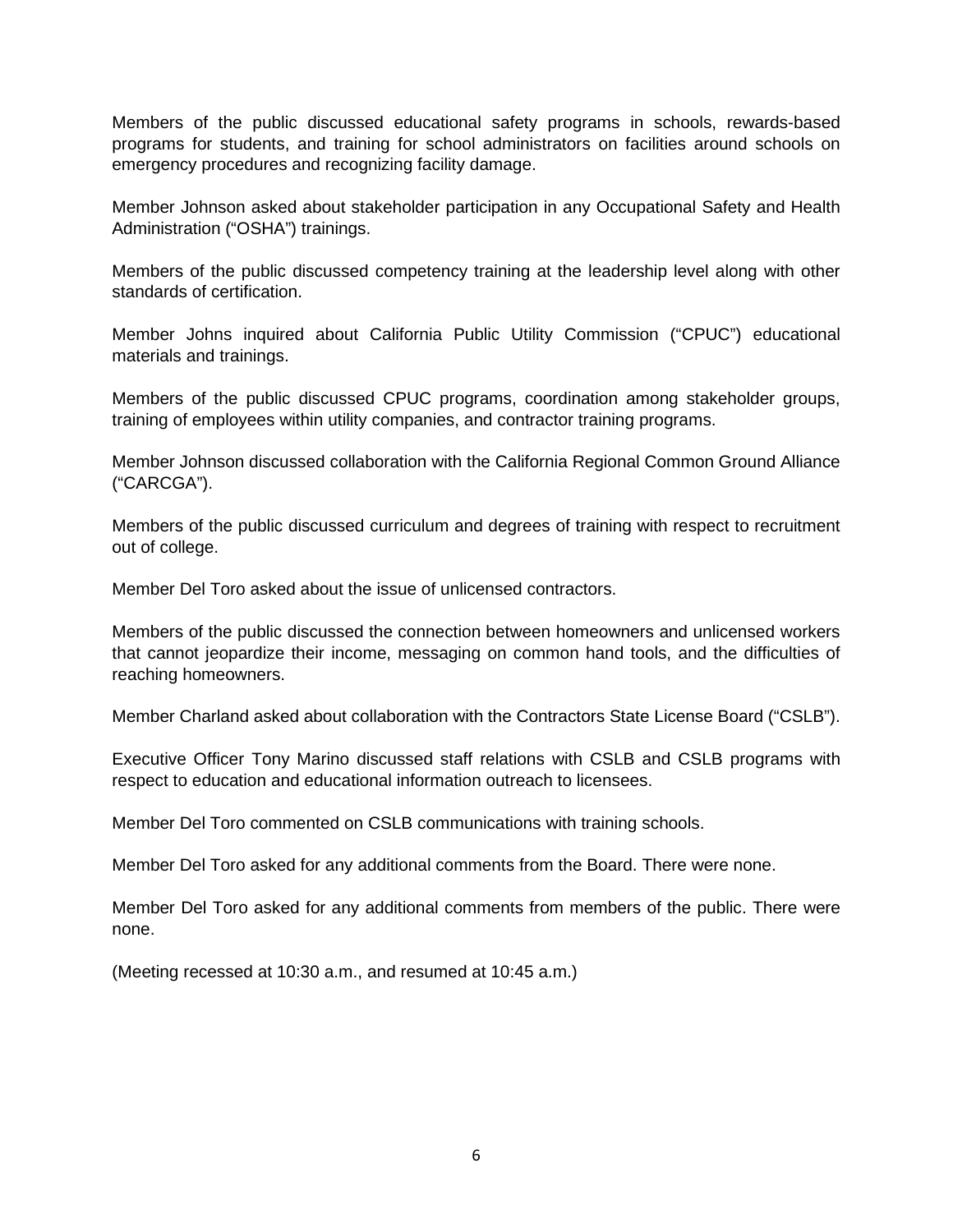# **Agenda Item No. 6: Investigations Trends**

 Chief of Investigations Jason Corsey presented on the top five trends Board investigations staff are seeing in the field:

- Ignorance of the law
- Abandoned lines
- Old or damaged locate marks
- Power tools in the tolerance zone
- • Failure to document damages or incidents; choosing to work out the damage privately between the parties without reporting or documentation.

Member Del Toro asked for questions from the Board.

 investigations, the status of the case management system in providing data to the Board, the jobsites by means of permitting or the State Fire Marshal, and civil claims and the types of Board members, staff, and members of the public discussed the number and extent of staff issue of re-covered abandoned lines and whether or not they are ever claimed, the use and interpretation of maps in the field, the question of ownership of abandoned lines, a possible database of abandoned lines, the beliefs of individuals known to be following unsafe practices such as not calling in a ticket, trends of investigations to date and the amount of data involved, failure to pothole on boring projects as an issue, the use of power tools, attempts to shut down damages involved.

Member Johnson asked for additional comments from the Board. There were none.

Member Johnson asked for additional comments from members of the public. There were none.

(Meeting recessed at 11:15 a.m. and resumed at 1:30 p.m.)

#### **Agenda Item No. 7: Dig Safe Board Education and Outreach Plan**

 activities to be addressed through 2020 in the forthcoming Education & Outreach Plan. Kerstin Tomlinson, Education and Outreach Officer, presented a review of the proposed strategic

 Board members and staff discussed educational materials for distribution with different audiences in addition to the progress on the Common Ground Alliance national conference participation.

Member Del Toro asked for additional comments from the Board. There were none.

Member Del Toro asked for comments from members of the public. There were none.

(Meeting recessed at 1:50 p.m. and resumed at 2:00 p.m.)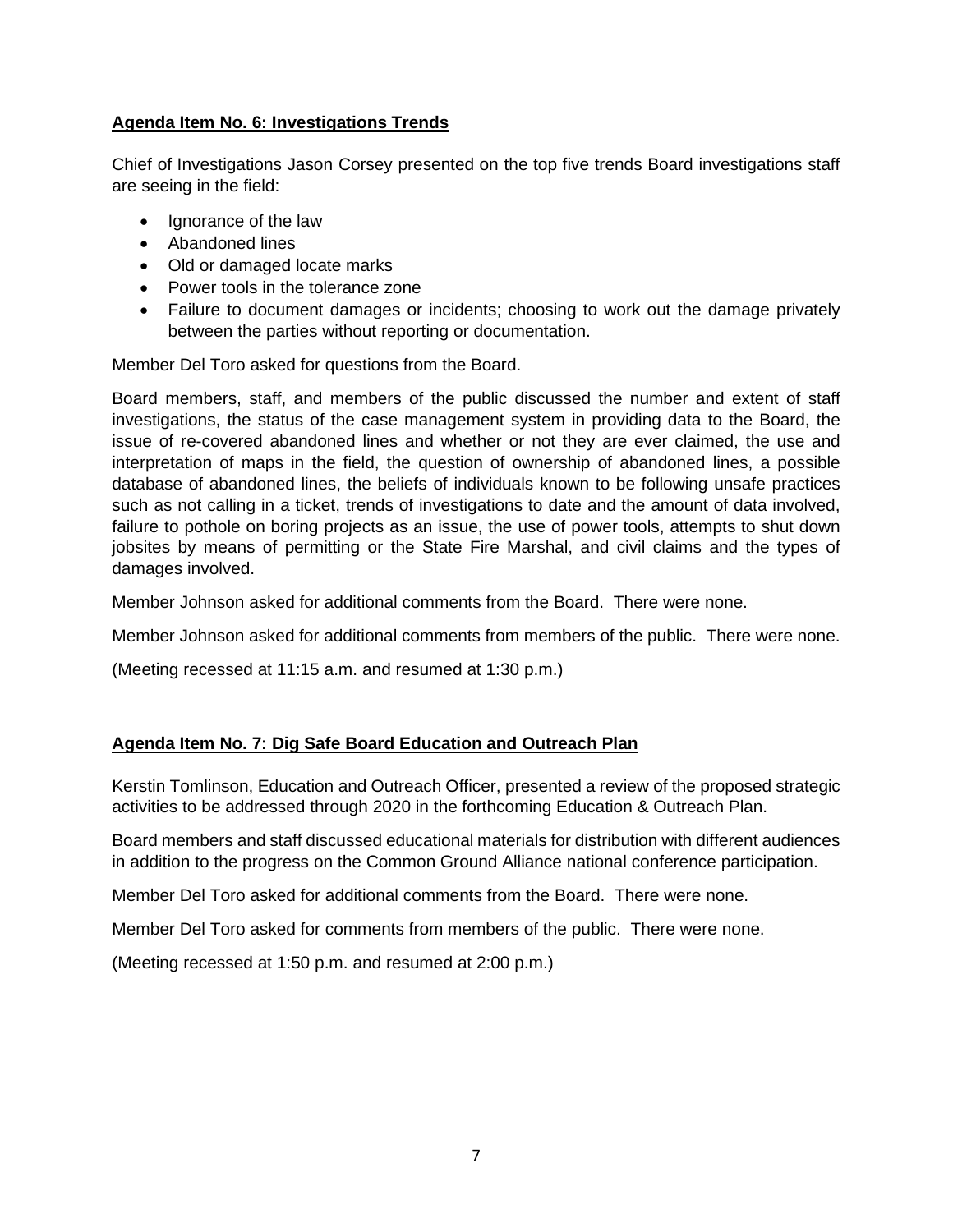### **Agenda Item No. 8: Panel: How to Improve Communication with Operators**

Member Del Toro opened the item and introduced the members of the panel:

- Gilbert Aceves, Southern California Edison
- Robert Cooper, Los Angeles Department of Water and Power
- Ryan Dove, Southern California Gas
- Jorge Gil-Blanco, Pacific Gas and Electric
- Russ Guidry, Shell Oil

 Ms. Tomlinson asked the first question: "Please discuss your organization's process for dispatching locators to a ticket, and tell us what you need to better communicate with the excavator if your organization is unable to respond within the mandated two working days."

 information and the authority of the contact on the jobsite, proprietary software systems that receive tickets from the one-call centers, large ticket geographies, subcontracting of location, the Panel representatives discussed their ticket management systems, accuracy of contact benefit of electronic positive response, and closer coordination with excavators.

Member Del Toro read the second panel question: "Please discuss how an excavator would go about contacting a knowledgeable person within your organization if they have questions about underground infrastructure located in their excavation area."

 meetings with excavators, the degree of training and field experience of locators, subject matter Panel representatives discussed in-house employees performing locate and mark along with experts on damage prevention dedicated to specific geographic areas, direct communication between excavators and geographically based locators and supervisors, office numbers included on tickets, and locator contact listings.

 Ms. Tomlinson read the third question: "What is your organization's expectation regarding the frequency of potholing when working around underground infrastructure?"

 Panel representatives discussed complexity of factors in the field, trends of boring work using pothole ahead of time. ground penetrating radar, potholing to the top and bottom of a facility, and the role of planning to

Member Del Toro read the fourth panel question: "How does your organization manage any facilities that are embedded in the pavement? How does your organization know they exist? And how do you help the excavator avoid them?"

 Panel representatives discussed minimum depth requirements for facilities, facilities beyond the system ("GIS"), and the coverage of vaults and valves by third parties as opposed to installation. pipeline such as test leads, vaults, and boxes, facilities that are in a geographic information

Ms. Tomlinson read the fifth question: "What can an excavator do to show they used reasonable care when excavating around your organization's underground infrastructure?"

 Panel representatives discussed training and experience with regard to potholing and hand tools, appropriate shoring in a trench, the importance of caution in any kind of excavation, and agreed upon plans between excavators and operators that define reasonable care.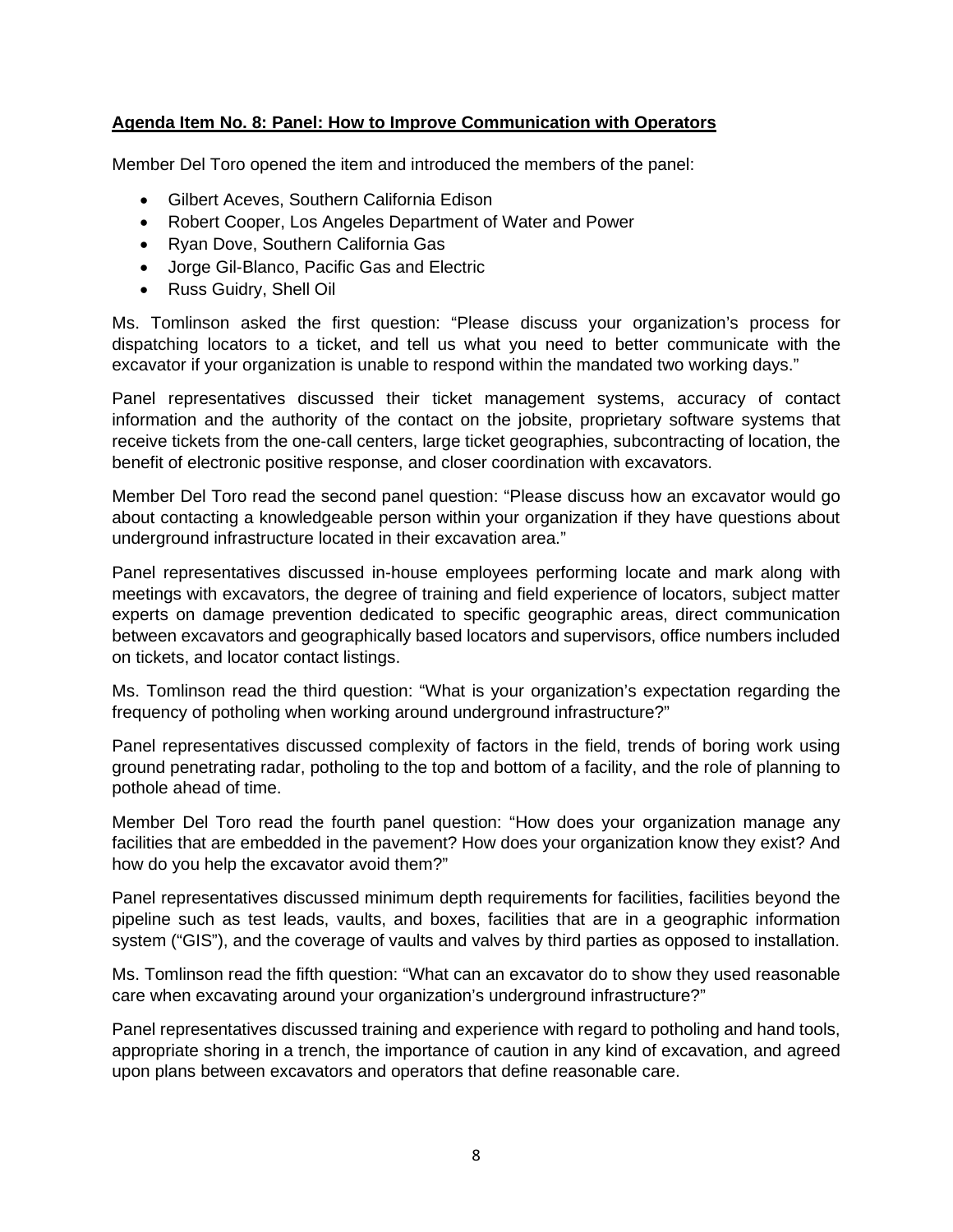Member Del Toro read the sixth panel question: "What does your organization feel is the best way to use technology to improve safety and how are you incorporating that today?"

Panel representatives discussed GIS for documentation on the regulatory side, maximizing information built into a GIS framework, the idea of enhanced positive response and GIS data, the use of vacuum equipment technology, use of tablets in the field, damage to the wrap on a pipe as opposed to the pipe itself.

Member Del Toro asked the panel to discuss late ticket tracking.

Panel representatives discussed internal reporting on late tickets, the point at which a ticket goes back to the one-call center, and the cross-training of staff to assist with high ticket numbers.

 Member Munoz asked about the sorts of processes in place to update records when a locator finds something unknown in the field.

Panel representatives discussed coordination with internal mapping departments.

 A representative from the Office of the State Fire Marshal ("OSFM") Pipeline Safety Division asked about abandoned lines and the consultation of older maps or other information sources.

 same, monitoring or standby of pipelines, the digitization of maps, and the complication of street widening and matching to older maps. Panel representatives discussed classifications of pipelines, the idea to treat all pipelines the

Member Munoz inquired on the role of project planning and scoping.

 Panel representatives discussed coordination in the planning stage of a project, measures taken to protect facilities, and the utilization of city records for a planned structure and possible impacts.

Member Del Toro asked for additional comments from the Board. There were none.

Member Del Toro asked for additional comments from members of the public. There were none.

#### **Other Business**

None.

#### **Public Comment**

Vice Chair Arden asked for comments from the public. There were none.

#### **Adjournment**

The meeting adjourned at 3:16pm.